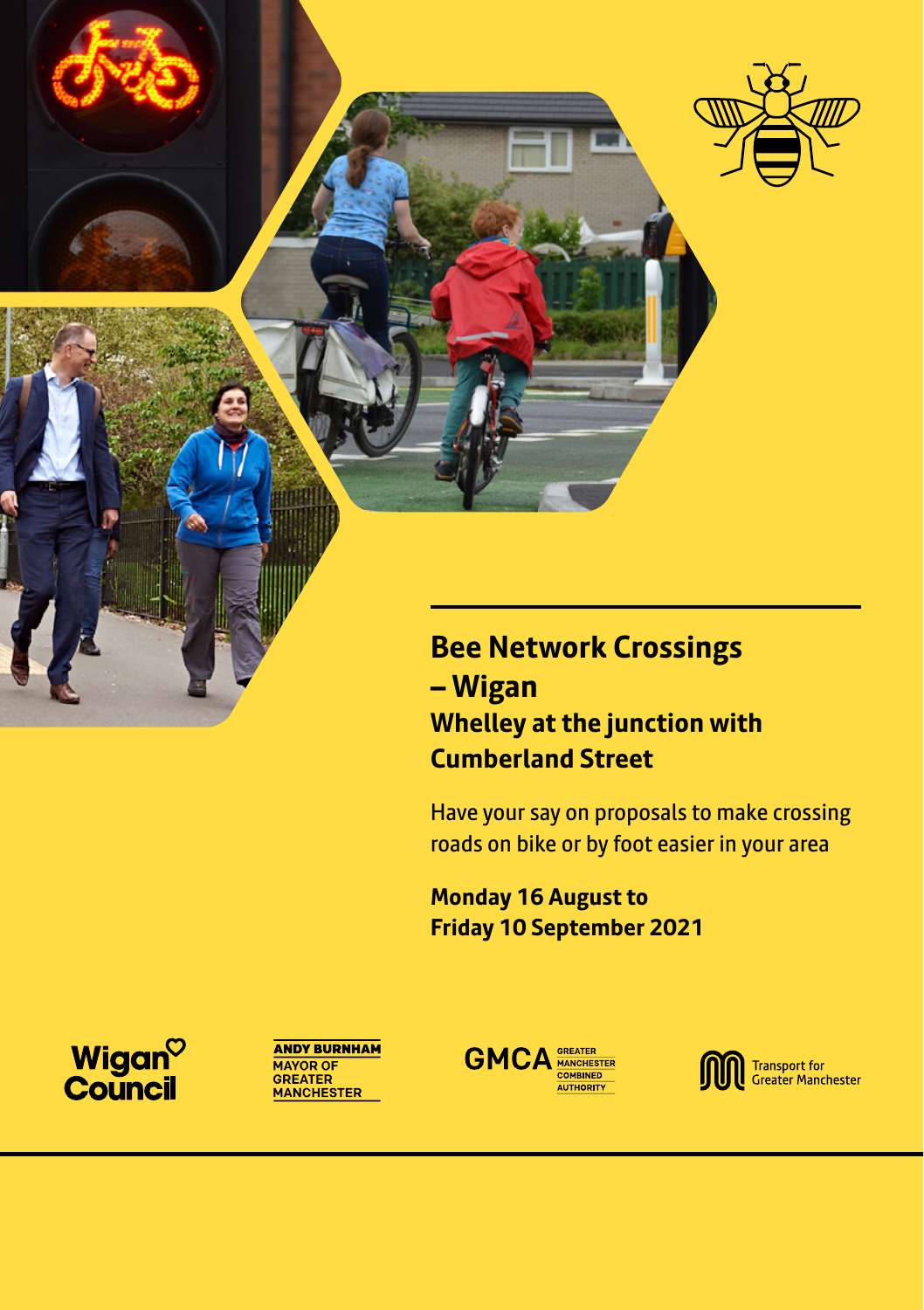## **Proposals to revolutionise travel on foot or by bike in your area**

We are looking to make some changes to the roads in your area, with the aim of making your neighbourhood safer and more pleasant and encouraging more people to walk and cycle for short journeys.

Work has started on a Greater Manchester-wide programme to make journeys on foot or by bike easier and more attractive through the creation of The Bee Network. Once built, the network will better connect every community in Greater Manchester, making cycling and walking a real alternative to the car.

In support of this ambition, the Mayor of Greater Manchester has allocated £160 million to the Mayor's Cycling and Walking Challenge Fund. This has been made possible thanks to the national government's Transforming Cities Fund which is investing in public and sustainable transport to improve productivity and spread prosperity.

### **In partnership with Wigan Council, we have developed the following proposals which we would like your feedback on.**

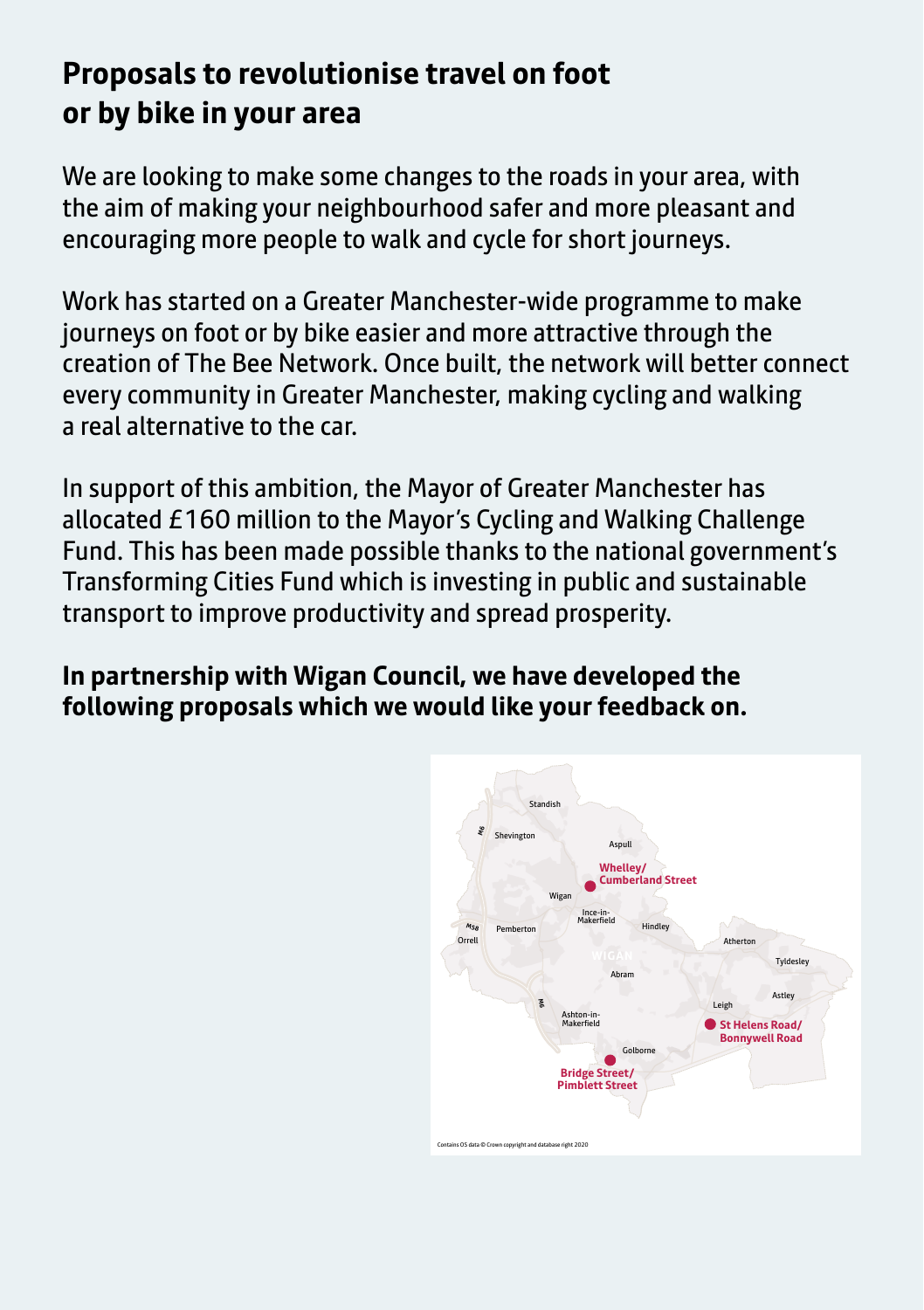## 88 Sole Street proposed **Whelley at the junction with Cumberland Street**



# Whelley at the junction with Cumberland Street

We are proposing to reposition and upgrade the existing pedestrian crossing across Whelley to a segregated walking and cycling crossing. Cumberland Road would be closed to motor traffic at the junction with Whelley. Sole Street at the junction with Whelley will be re-opened to allow access to Whelley from Northumberland Street. A cycle filter will allow cyclists access to the crossing from Thompson Street.

No waiting at any time restrictions are proposed on Sole Street from its junction with Whelley for a distance of 15 metres. No waiting at any time restrictions are proposed around the closed end of Thompson Street to ensure cycle access to the crossings remains unobstructed.

The new crossing will provide a route for cyclists and pedestrians between the Whelley Loopline (national cycle route 55) via Durham Street to the north and routes to the south towards the town centre.